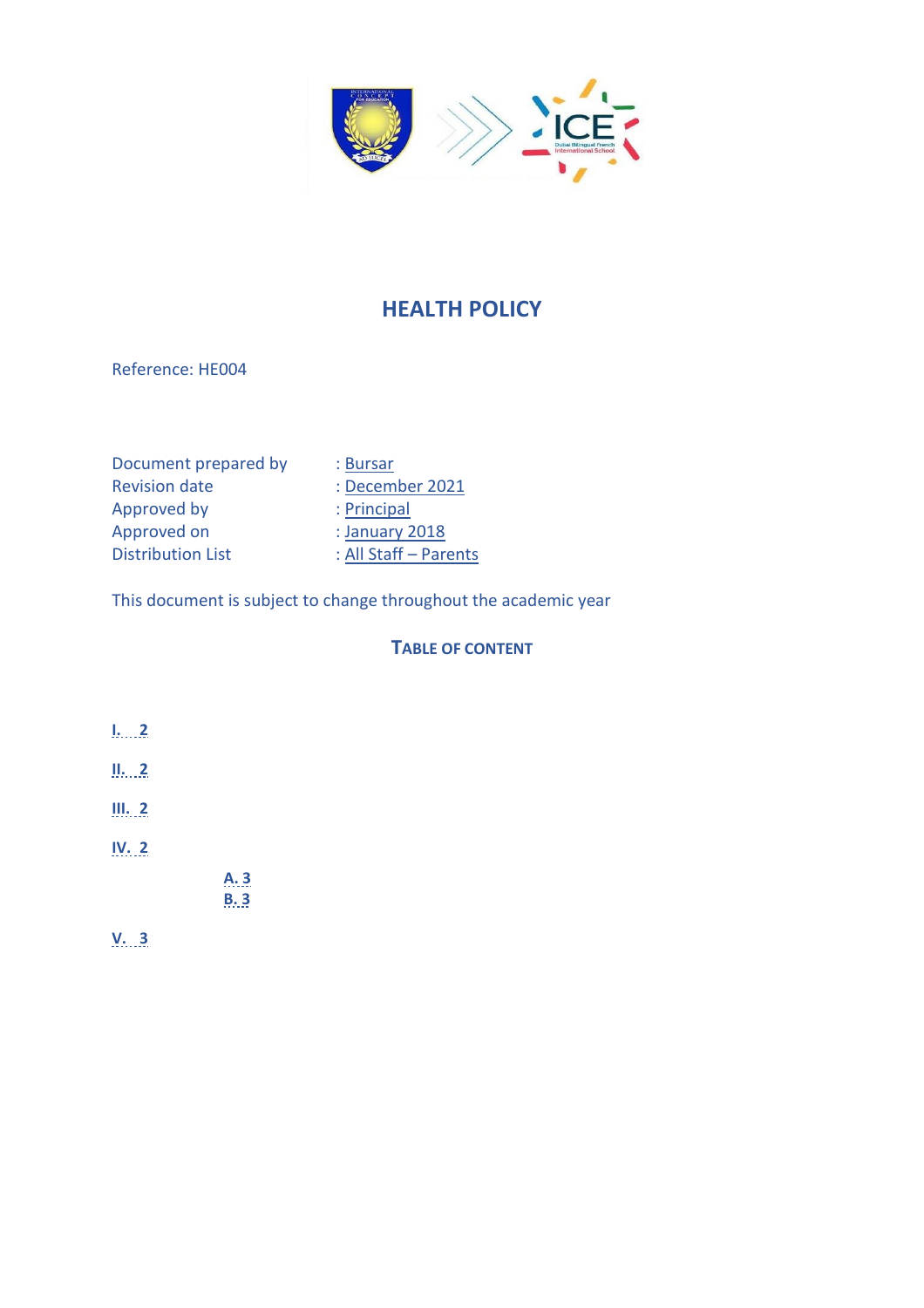

## <span id="page-1-0"></span>**I. Introduction**

For students' safety and as per the Dubai Health Authority's requirement, ICE has a clinic with full time nurse as well as a part time doctor within its premises. With the school doctor, she organizes an annual medical examination of all new students.

For the respect of all, parents are asked to ensure basic hygiene rules.

At the time of registration, parents must fill in the form of medical information and provide a photocopy of vaccinations their child in a sealed envelope. In case of medical concerns, parents are invited to meet the nurse and the doctor to establish an individual care plan (IAP).

### <span id="page-1-1"></span>**II. Medications**

Children should not bring any medicine with them to school. School nurse can administer medicine only in emergency case and only if she is well trained and aware of the proper medication, instructions, dosage to the concerned student. Parents will administer medication to their child outside of the school. Sick children will be sent home without exception. In case of an emergency and to be able to contact the Parents at all times, the teacher and the school administration shall be informed promptly of all changes of addresses or telephone numbers in order to update the contact details.

#### <span id="page-1-2"></span>**III.Accidents**

In case of an accident, the school nurse will administer first aid to the student with the coordination of the school doctor if required and the parent or legal guardian will be contacted as per the Emergency Protocol. Parents are required to pick up their child immediately. If the Parents or legal guardian are unable to pick up the student immediately, the teachers may call the Fire Department. In case of an emergency, the ambulance will be called to administer First Aid/CPR when necessary and transport the student to the nearest hospital for treatment. ICE will immediately contact the Parents who will either meet the child at school (time permitting) or directly at the hospital.

#### <span id="page-1-3"></span>**IV.Contagious illnesses**

The most common illnesses that require close monitoring are: chicken pox, rubella, measles, mumps, conjunctivitis, tuberculosis. It is imperative that parents immediately notify the administration. ICE will, with everyone's best interest in mind, send the child home in order to avoid any spreading of contagious illnesses. ICE reserves the right to evaluate the gravity of all cases involving children who are coughing, feverish and showing symptoms of a cold or conjunctivitis and may request that a student be kept home until all symptoms have disappeared, and no student will be admitted into class without a doctor's note.